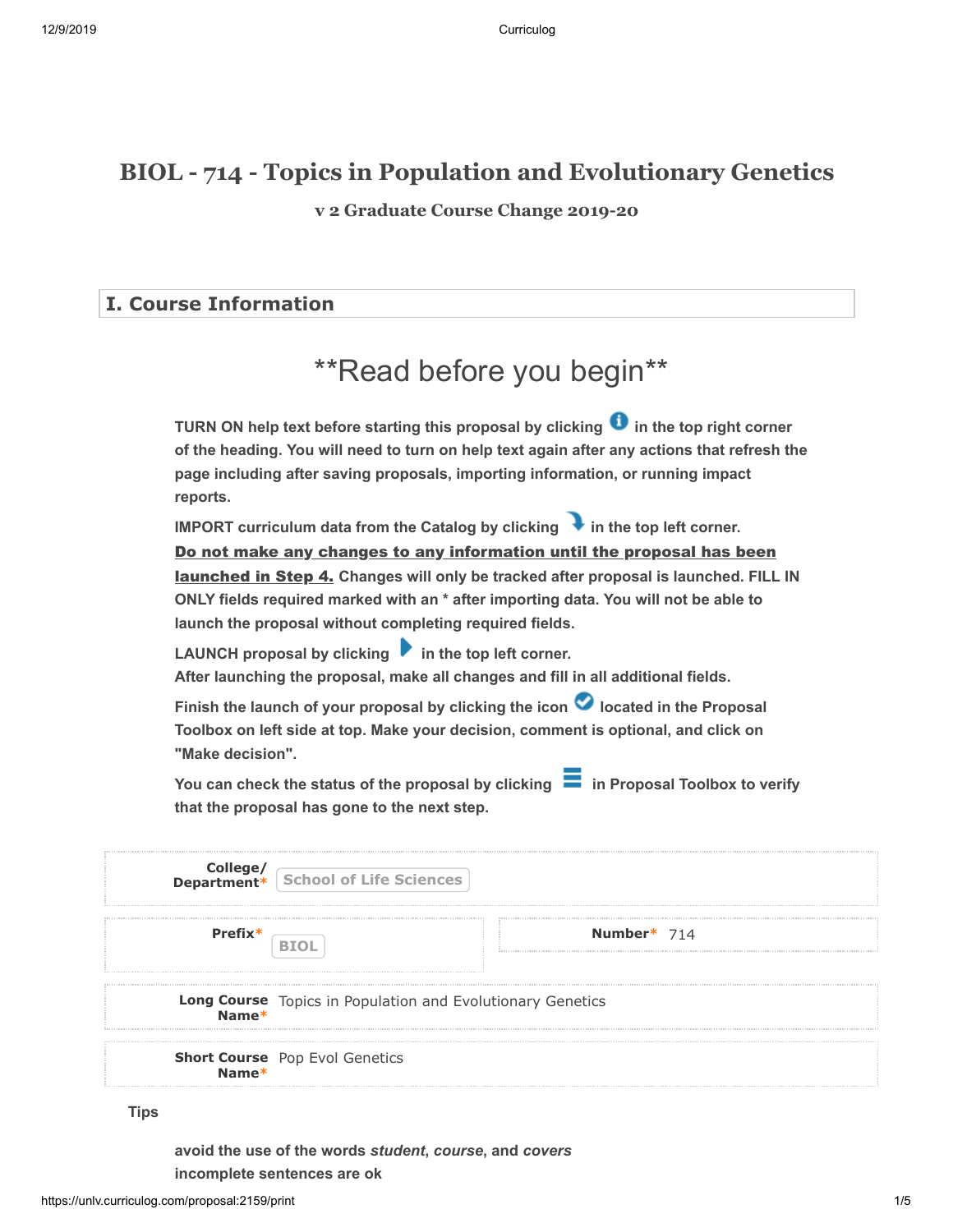#### **avoid repeating the course title (50 words max)**

| Catalog<br>Description*                            | Examines the interactions of evolutionary processes, such as natural selection,<br>genetic drift, gene flow, and mutation, and effects of these interactions on<br>population differentiation, speciation, and extinction. Theoretical and empirical<br>approaches to the study of DNA substitutions and quantitative genetic change<br>addressed. |
|----------------------------------------------------|----------------------------------------------------------------------------------------------------------------------------------------------------------------------------------------------------------------------------------------------------------------------------------------------------------------------------------------------------|
| <b>Summary of</b><br><b>Proposed</b><br>Changes*   | Prefix<br>u<br>Course #<br>$\blacksquare$ Name<br>$\Box$ Description<br>Credits/Grading<br>PreRegs/CoRegs<br><b>Instructional Mode</b><br>Other                                                                                                                                                                                                    |
| <b>Effective Term and</b><br>Year*                 | Spring 2020                                                                                                                                                                                                                                                                                                                                        |
| <b>Justification for</b><br><b>Course Change:*</b> | Change title and credit repeat to reflect a broader range of possible topics that<br>could be covered in course by different graduate faculty. Currently course is taught<br>by only one faculty member.                                                                                                                                           |

Run an Impact Report by clicking **in** the top left corner and answer below according to the **results. Copy and paste the results below:**



**Substantive changes will necessitate a Program Change form be submitted.**

**Detail the changes to the program catalog entry required due to this change.\*** none **Will this course be**  $\bigcirc$  <sub>Yes</sub>  $\bigcirc$  <sub>No</sub> **listed as the 'same as' another course?\* It yes, list the course**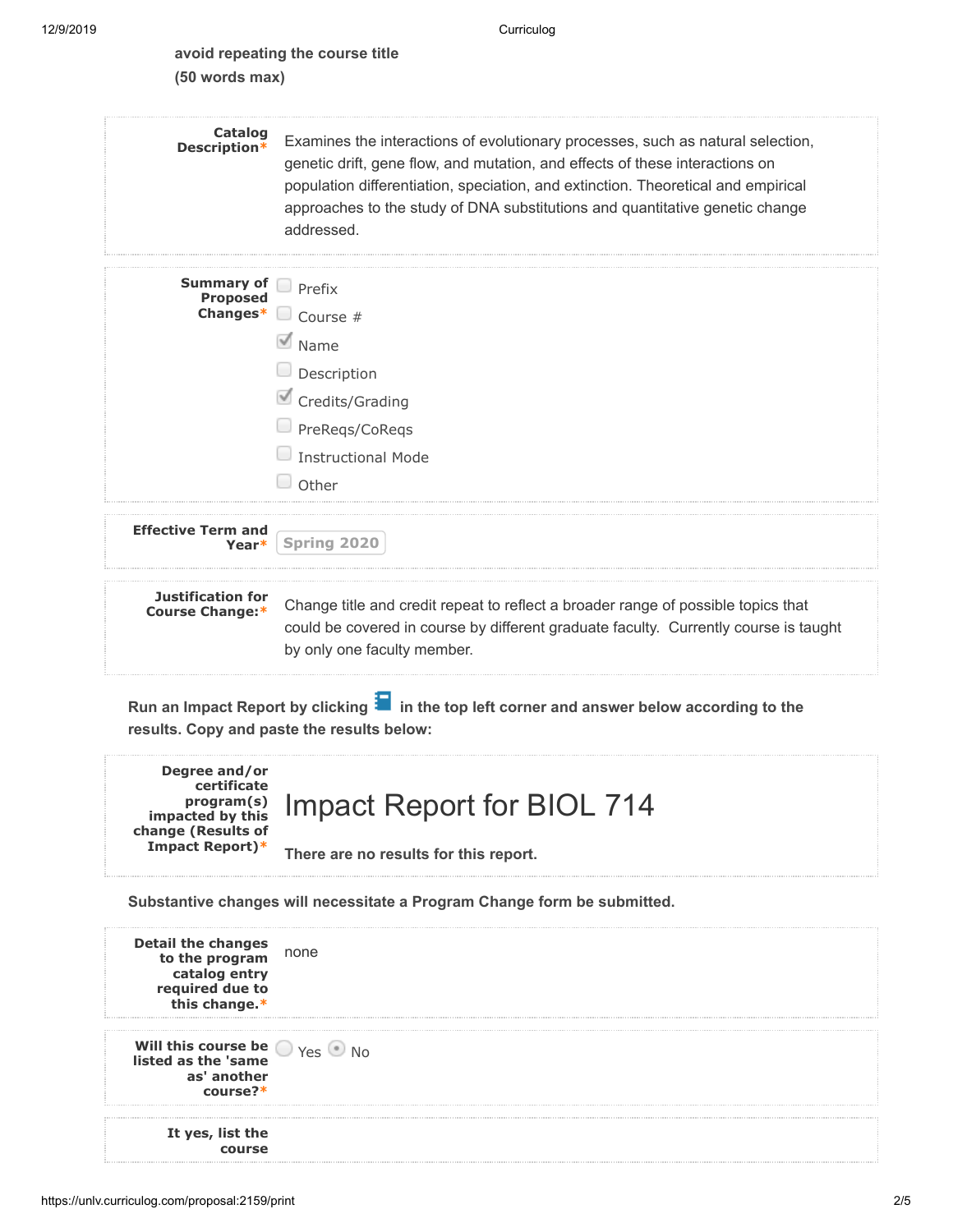| If fixed, enter number of credits. If variable, enter minimum and maximum credits (E.g., 1-3) |                                                                                  |
|-----------------------------------------------------------------------------------------------|----------------------------------------------------------------------------------|
|                                                                                               |                                                                                  |
| If yes, the $9$<br>maximum number<br>of credits that<br>may be earned is                      |                                                                                  |
|                                                                                               | Please review all sections below and make necessary changes after you launch the |

| Grading System Letter Grade                                                                 |                           |
|---------------------------------------------------------------------------------------------|---------------------------|
|                                                                                             | $\bigcirc$ s/u            |
|                                                                                             | $\bigcirc$ S/F            |
|                                                                                             | Thesis/Dissertation       |
| <b>Does this course</b> $\bigcirc$ Yes $\bigcirc$ No have any non-<br>credit<br>components? |                           |
| If yes, indicate<br>component(s)                                                            | U<br>Clinical             |
|                                                                                             | $\Box$<br>Discussion      |
|                                                                                             | O<br><b>Field Studies</b> |
|                                                                                             | Independent Study         |
|                                                                                             | $\Box$ Internship         |
|                                                                                             | $\Box$ Laboratory         |
|                                                                                             | $\Box$ Lecture            |
|                                                                                             | Practicum                 |
|                                                                                             | Research                  |
|                                                                                             | Seminar<br>۰              |
|                                                                                             | $\Box$ Supervision        |
|                                                                                             | Thesis Research           |

## **Requisite Change**

**(if any) - Graduate standing is the default prerequisite for all graduate-level courses.**

**Prerequisites** MATH 181 and BIO 310 or consent of instructor.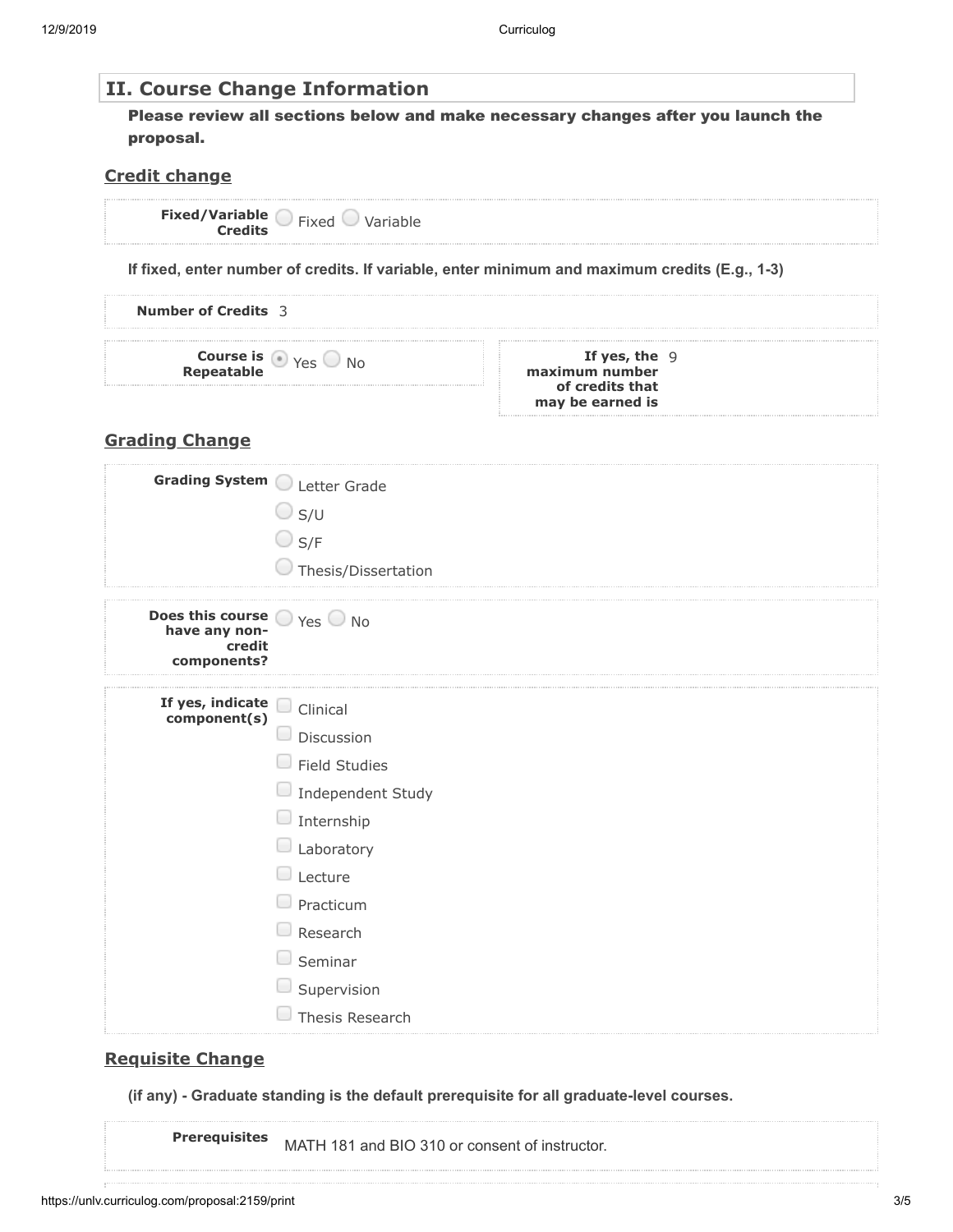12/9/2019 Curriculog

| <b>Corequisites</b> |                                          |
|---------------------|------------------------------------------|
|                     |                                          |
|                     | Instructional In Person Supplemental Web |
|                     | $\Box$ Field Study                       |
|                     | Hybrid                                   |
|                     | Independent Study                        |
|                     | In Person                                |
|                     | Television                               |
|                     | Web-based                                |
|                     | Web-based w/ on/off campus meeting       |

### **III. Evaluation of Library Resources**

**Indicate library resources that will be needed as a result of changes to this course (if applicable)**

| Will this course $\bigcirc$ $\gamma$ es $\circ$<br>change require<br>changes to library<br>resources?* |  |
|--------------------------------------------------------------------------------------------------------|--|
| <b>Core Journals</b>                                                                                   |  |
| <b>Core Books</b>                                                                                      |  |
| <b>Electronic</b><br><b>Resources</b>                                                                  |  |

#### **\*This section is completed by the librarian\***

**Level of support the Library can provide**

**Library Comments**

# **IV. Department Vote Information Date faculty voted** 9/20/19 **on proposal Result of vote** 26 Y. 0 N 1 A **(Number of yes/no/abstention votes) Manner of vote** In person**(online, in-person, etc.)**